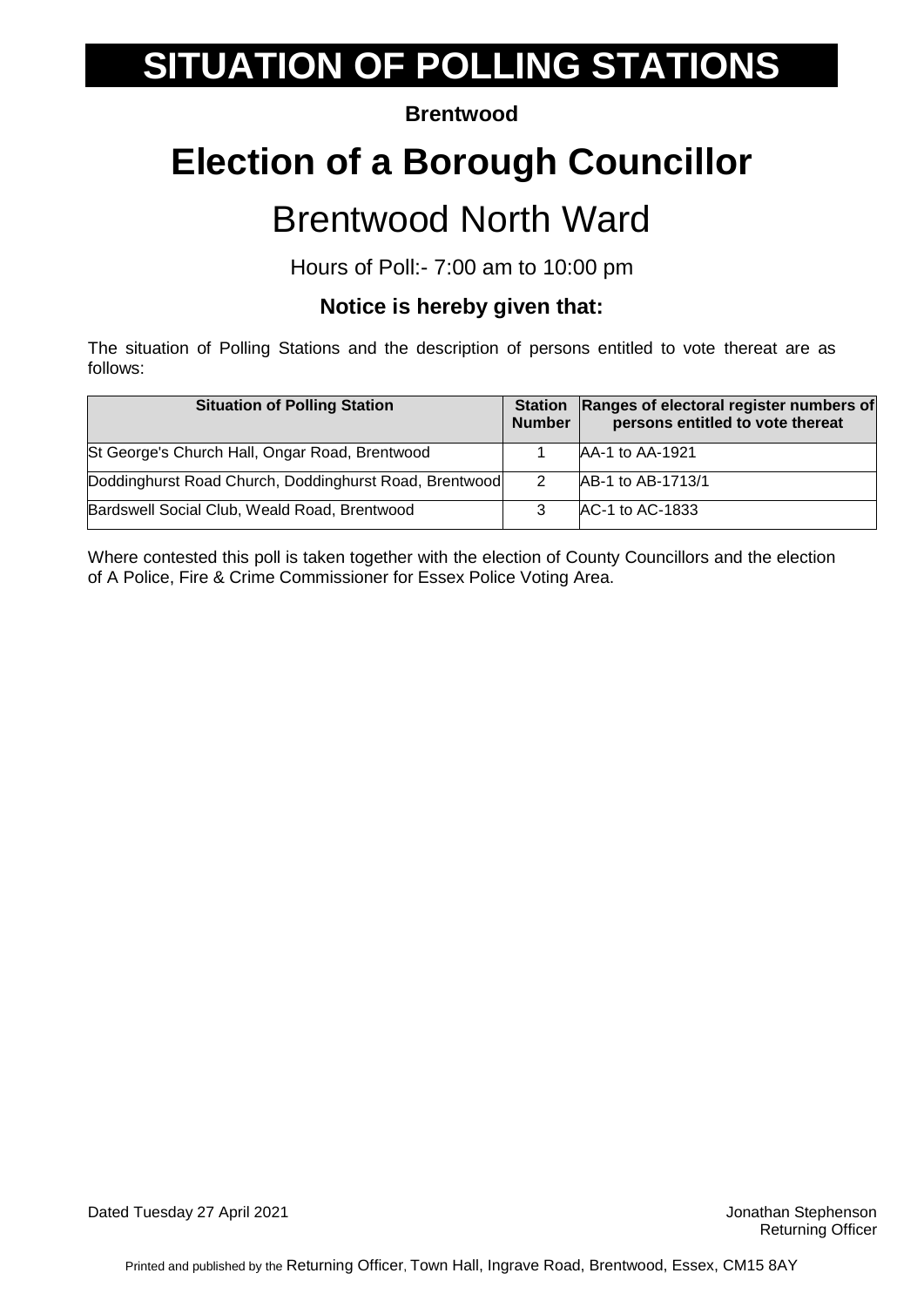#### **Brentwood**

# **Election of a Borough Councillor**

### Brentwood South Ward

Hours of Poll:- 7:00 am to 10:00 pm

### **Notice is hereby given that:**

The situation of Polling Stations and the description of persons entitled to vote thereat are as follows:

| <b>Situation of Polling Station</b>                                | <b>Station</b><br><b>Number</b> | Ranges of electoral register numbers of<br>persons entitled to vote thereat |
|--------------------------------------------------------------------|---------------------------------|-----------------------------------------------------------------------------|
| Hogarth Primary School, Riseway, Brentwood                         | 4                               | <b>BA-1 to BA-392</b>                                                       |
| Cathedral Small Hall, Ingrave Road, Brentwood                      | 5                               | <b>BB-1 to BB-1955</b>                                                      |
| Three Arch Bridge Community Hall, Maple Close,<br><b>Brentwood</b> | 6                               | <b>BC-1 to BC-1110</b>                                                      |
| St Stephen's, Ingrave, St Stephens Crescent, Brentwood             |                                 | <b>BD-1 to BD-1231</b>                                                      |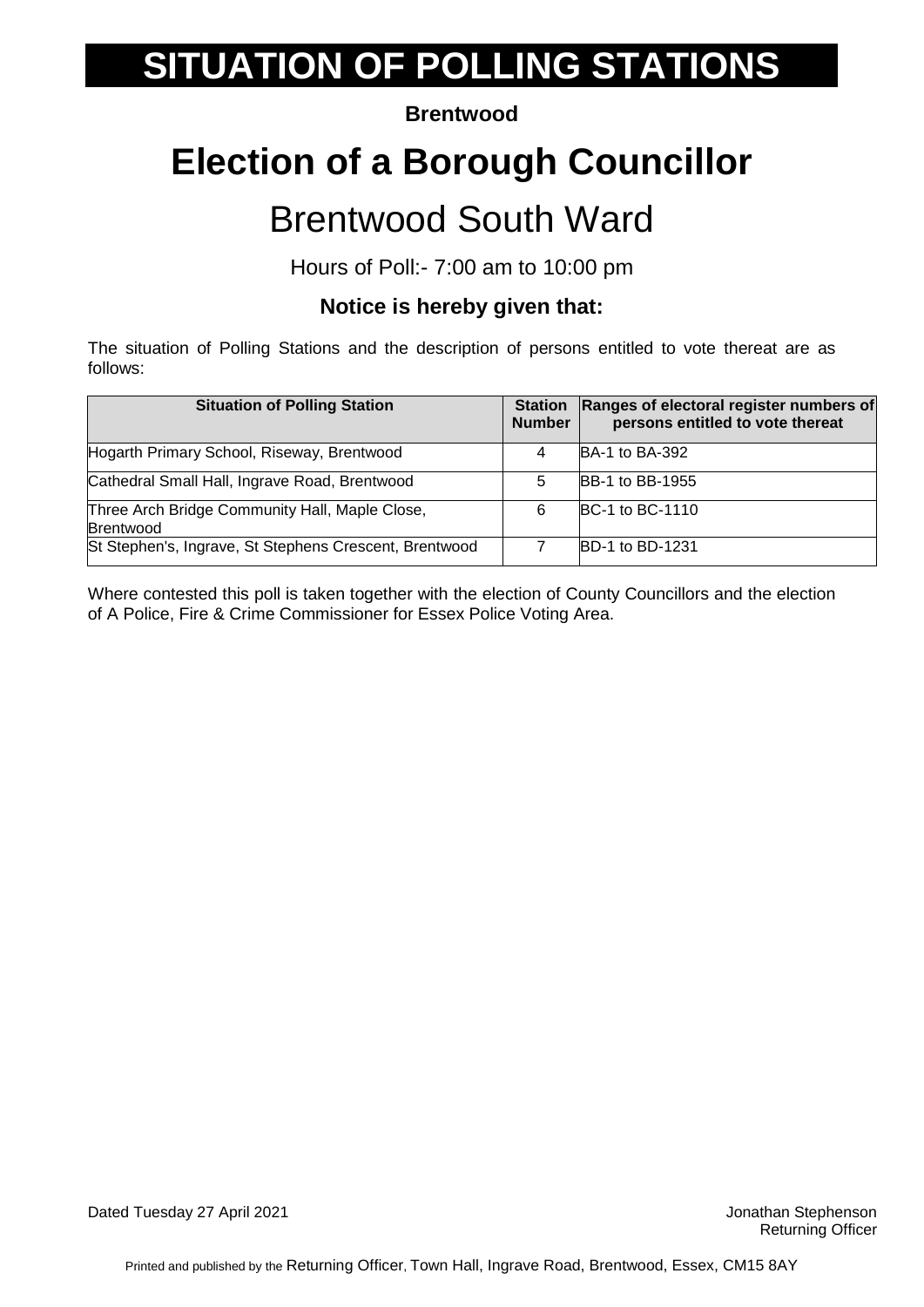#### **Brentwood**

## **Election of a Borough Councillor**

### Brentwood West Ward

Hours of Poll:- 7:00 am to 10:00 pm

### **Notice is hereby given that:**

The situation of Polling Stations and the description of persons entitled to vote thereat are as follows:

| <b>Situation of Polling Station</b>                      | <b>Station</b><br><b>Number</b> | Ranges of electoral register numbers of<br>persons entitled to vote thereat |
|----------------------------------------------------------|---------------------------------|-----------------------------------------------------------------------------|
| Victoria Court, Victoria Road, Warley                    | 8                               | CA-1 to CA-1462                                                             |
| Holly Trees Primary School, Vaughan Williams Way, Warley | 9                               | <b>CB-1 to CB-709</b>                                                       |
| South Weald Parish Hall, 85 London Road, Brentwood       | 10                              | CC-1 to CC-1560                                                             |
| Kings Hall, Kings Chase, Brentwood                       | 11                              | CD-1 to CD-1940                                                             |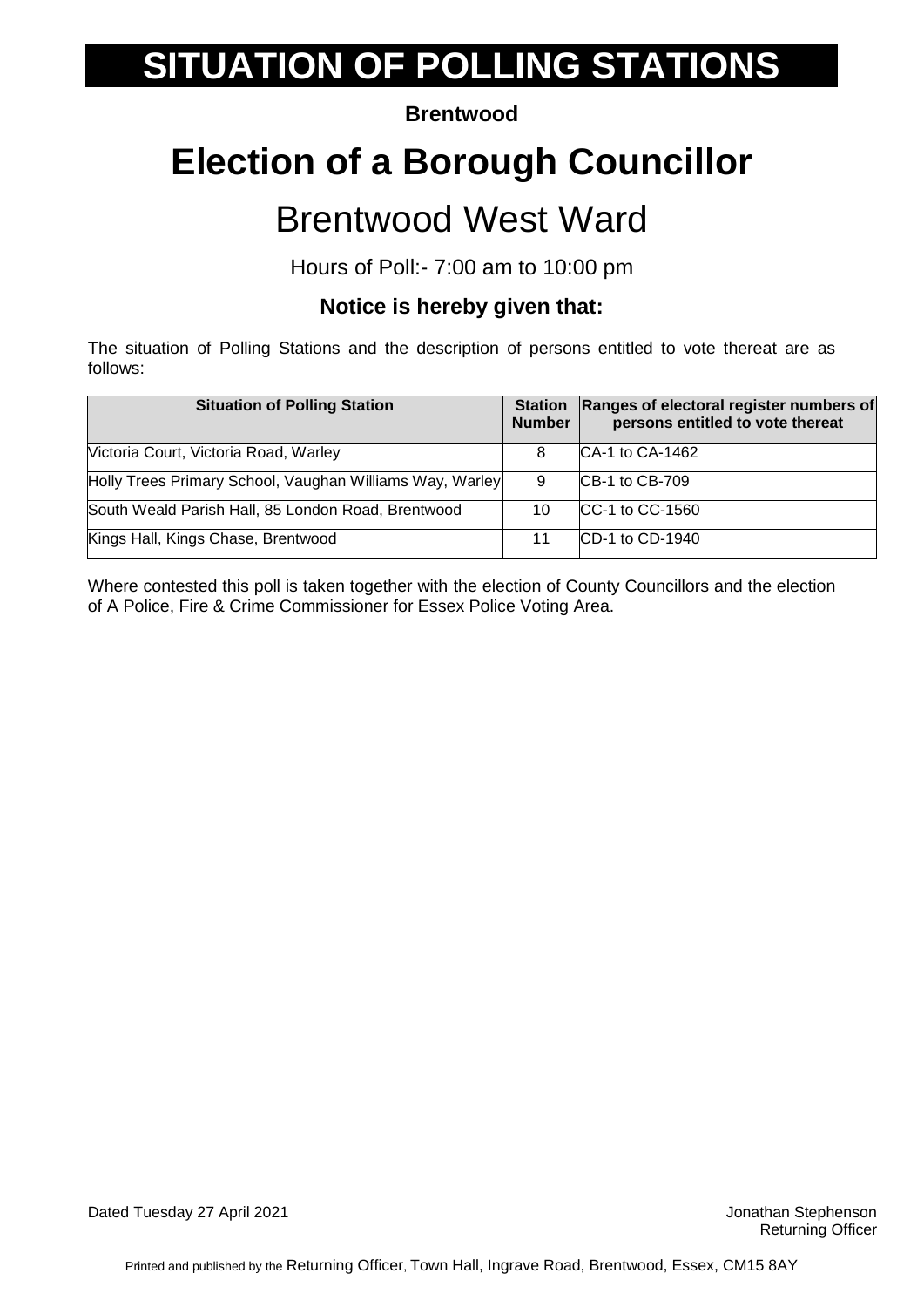#### **Brentwood**

# **Election of a Borough Councillor**

### Brizes & Doddinghurst Ward

Hours of Poll:- 7:00 am to 10:00 pm

### **Notice is hereby given that:**

The situation of Polling Stations and the description of persons entitled to vote thereat are as follows:

| <b>Situation of Polling Station</b>                      | <b>Station</b><br><b>Number</b> | Ranges of electoral register numbers of<br>persons entitled to vote thereat |
|----------------------------------------------------------|---------------------------------|-----------------------------------------------------------------------------|
| Kelvedon Hatch Village Hall, School Road, Kelvedon Hatch | 12                              | DB-1 to DB-1176                                                             |
| Kelvedon Hatch Village Hall, School Road, Kelvedon Hatch | 13                              | DB-1177 to DB-2084                                                          |
| Navestock Village Hall, Navestock Side, Brentwood        | 14                              | DC-1 to DC-495                                                              |
| Doddinghurst Village Hall, Church Lane, Doddinghurst     | 15                              | DD-1 to DD-1175                                                             |
| Doddinghurst Village Hall, Church Lane, Doddinghurst     | 16                              | DD-1176 to DD-2224                                                          |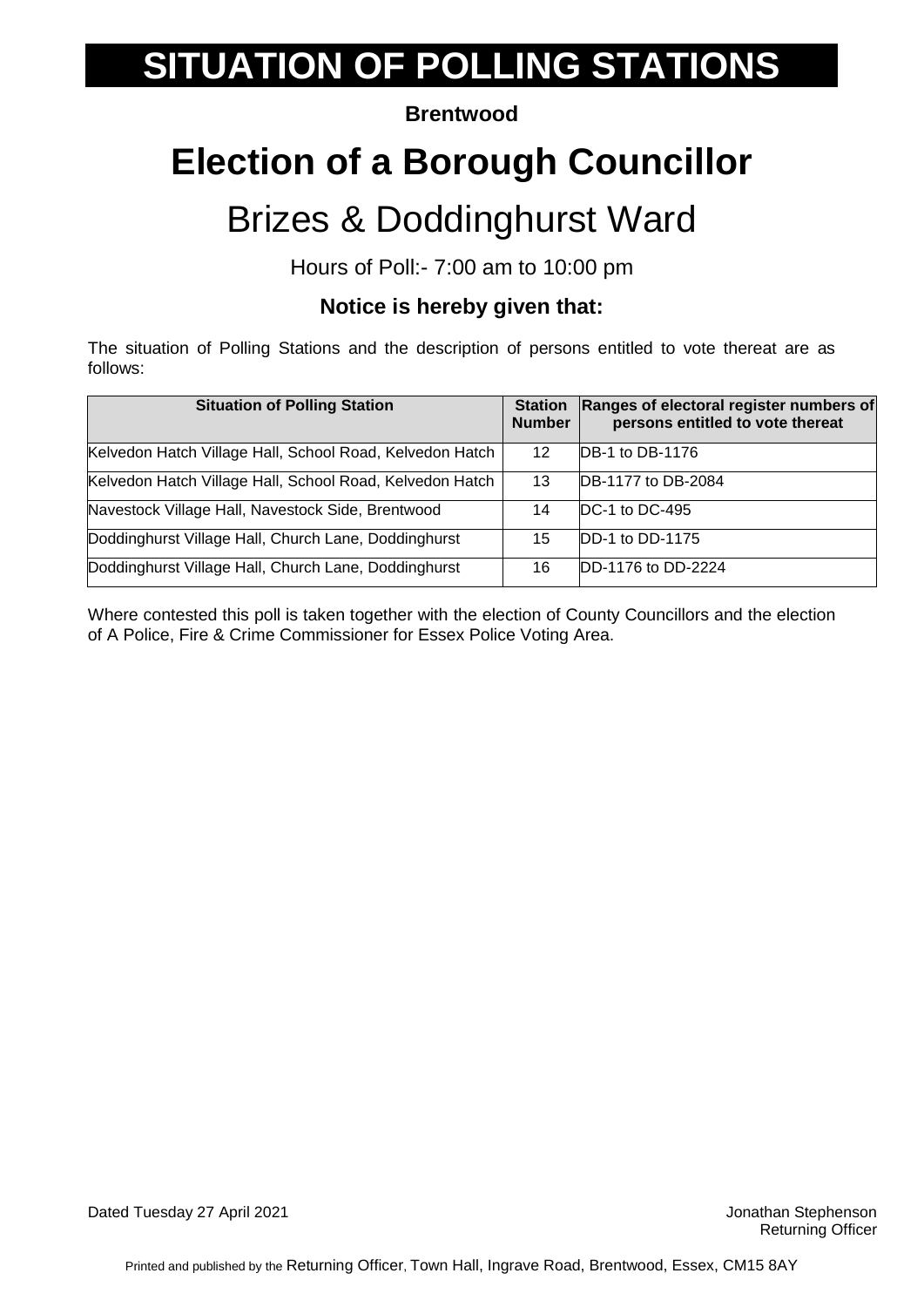#### **Brentwood**

### **Election of a Borough Councillor**

### Hutton Central Ward

Hours of Poll:- 7:00 am to 10:00 pm

### **Notice is hereby given that:**

The situation of Polling Stations and the description of persons entitled to vote thereat are as follows:

| <b>Situation of Polling Station</b>                | <b>Station</b><br><b>Number</b> | Ranges of electoral register numbers of<br>persons entitled to vote thereat |
|----------------------------------------------------|---------------------------------|-----------------------------------------------------------------------------|
| Hutton Free Church Hall, Hanging Hill Lane, Hutton | 19                              | $FA-2$ to $FA-1562$                                                         |
| Hutton Free Church Hall, Hanging Hill Lane, Hutton | 20                              | FA-1563 to FA-3019                                                          |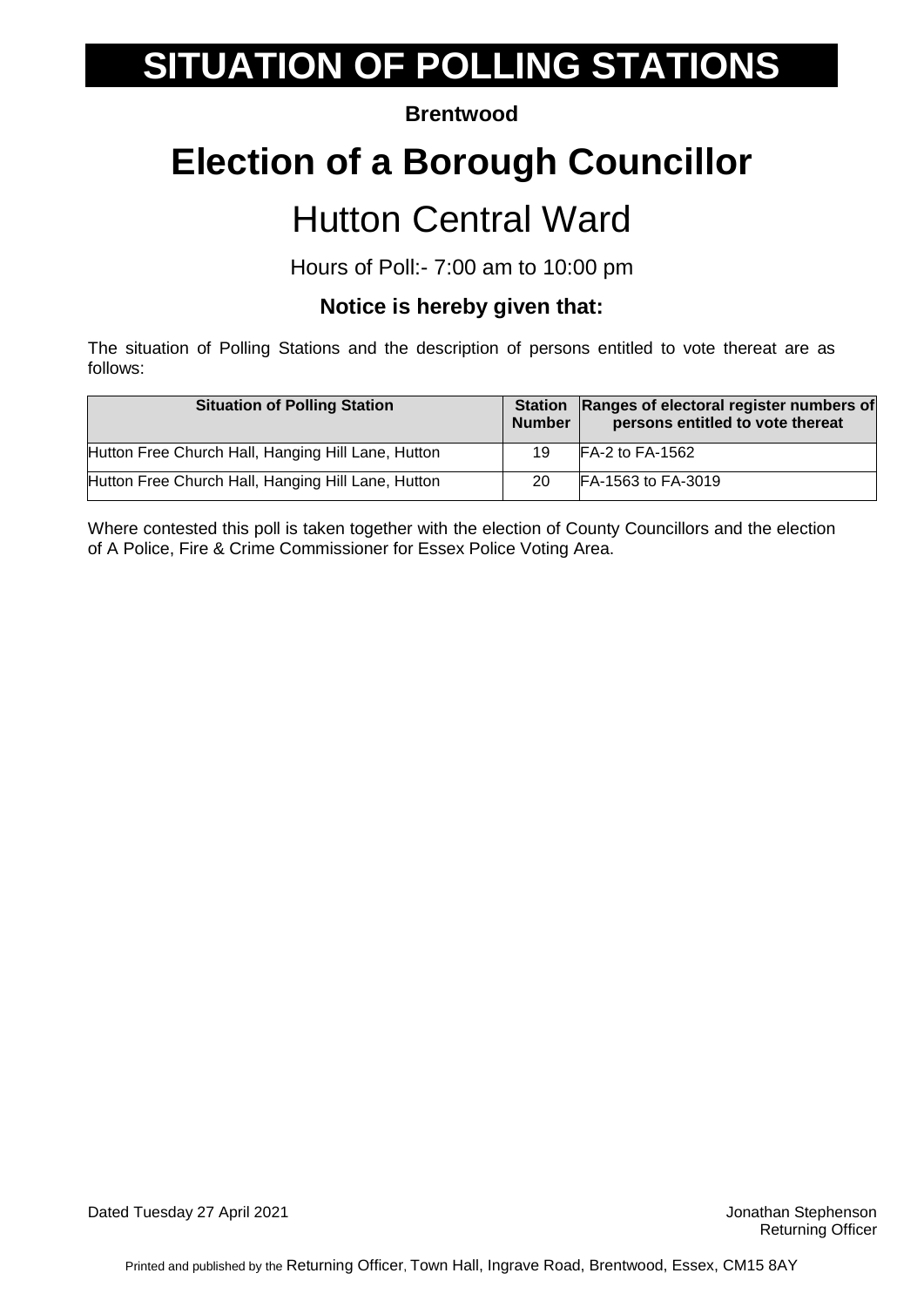#### **Brentwood**

### **Election of a Borough Councillor**

### Hutton North Ward

Hours of Poll:- 7:00 am to 10:00 pm

### **Notice is hereby given that:**

The situation of Polling Stations and the description of persons entitled to vote thereat are as follows:

| <b>Situation of Polling Station</b>                      | <b>Station</b><br><b>Number</b> | Ranges of electoral register numbers of<br>persons entitled to vote thereat |
|----------------------------------------------------------|---------------------------------|-----------------------------------------------------------------------------|
| St Peter's Church Hall, Claughton Way, Hutton            | 24                              | HA-1 to HA-1295                                                             |
| St Peter's Church Hall, Claughton Way, Hutton            | 25                              | HA-1296 to HA-2289                                                          |
| Long Ridings Primary School, Long Ridings Avenue, Hutton | -26                             | $HB-1$ to $HB-896$                                                          |

Where contested this poll is taken together with the election of County Councillors and the election of A Police, Fire & Crime Commissioner for Essex Police Voting Area.

Dated Tuesday 27 April 2021 **Dated Tuesday 27 April 2021 Jonathan Stephenson**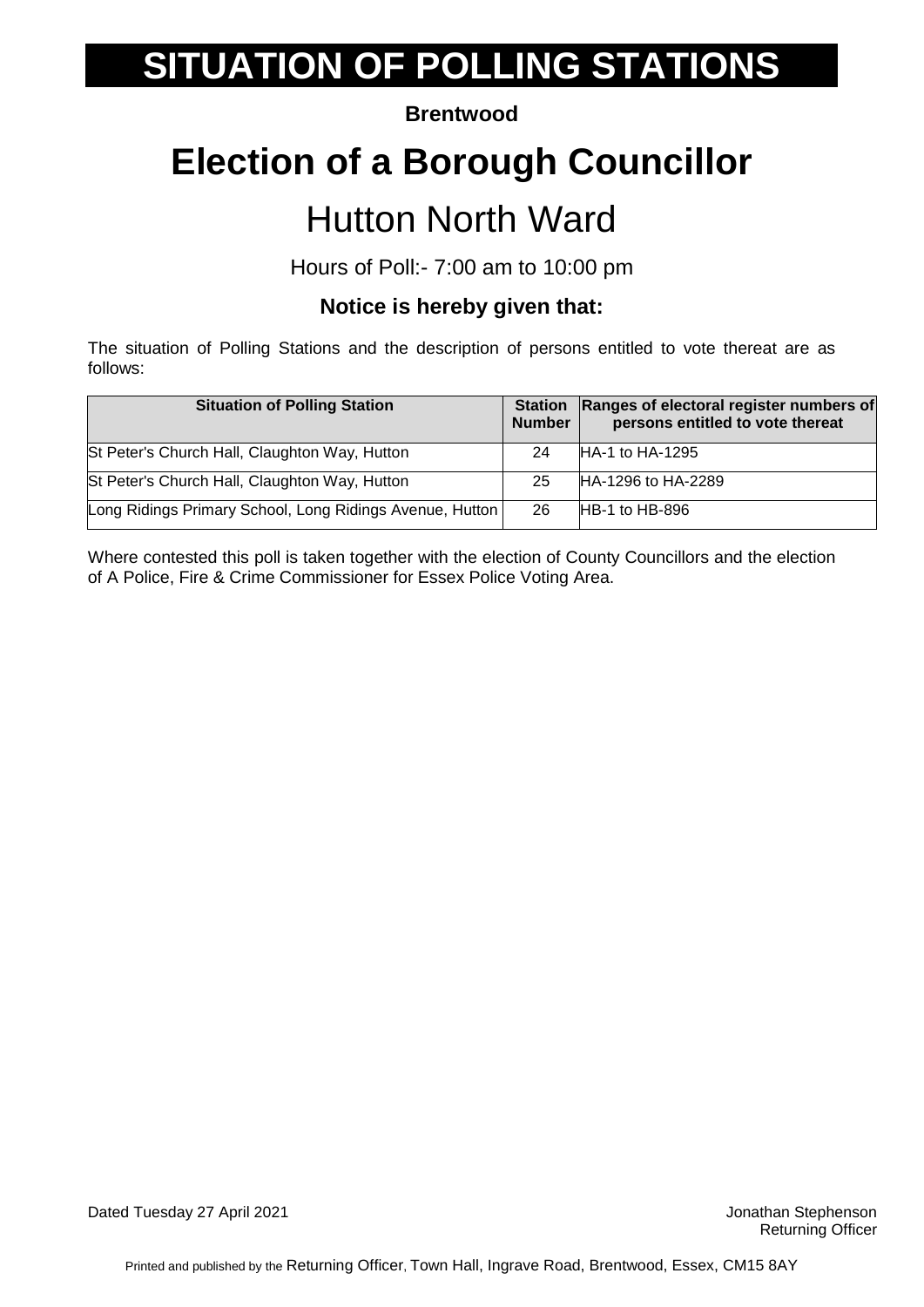#### **Brentwood**

### **Election of a Borough Councillor**

### Hutton South Ward

Hours of Poll:- 7:00 am to 10:00 pm

### **Notice is hereby given that:**

The situation of Polling Stations and the description of persons entitled to vote thereat are as follows:

| <b>Situation of Polling Station</b>                                 | <b>Station</b><br><b>Number</b> | <b>Ranges of electoral register numbers of</b><br>persons entitled to vote thereat |
|---------------------------------------------------------------------|---------------------------------|------------------------------------------------------------------------------------|
| Hutton & Shenfield Union Church, Roundwood Avenue,<br><b>Hutton</b> | 27                              | UA-1 to JA-1567                                                                    |
|                                                                     |                                 |                                                                                    |
| Hutton & Shenfield Union Church, Roundwood Avenue,                  | -28                             | UB-1 to JB-1460                                                                    |
| <b>Hutton</b>                                                       |                                 |                                                                                    |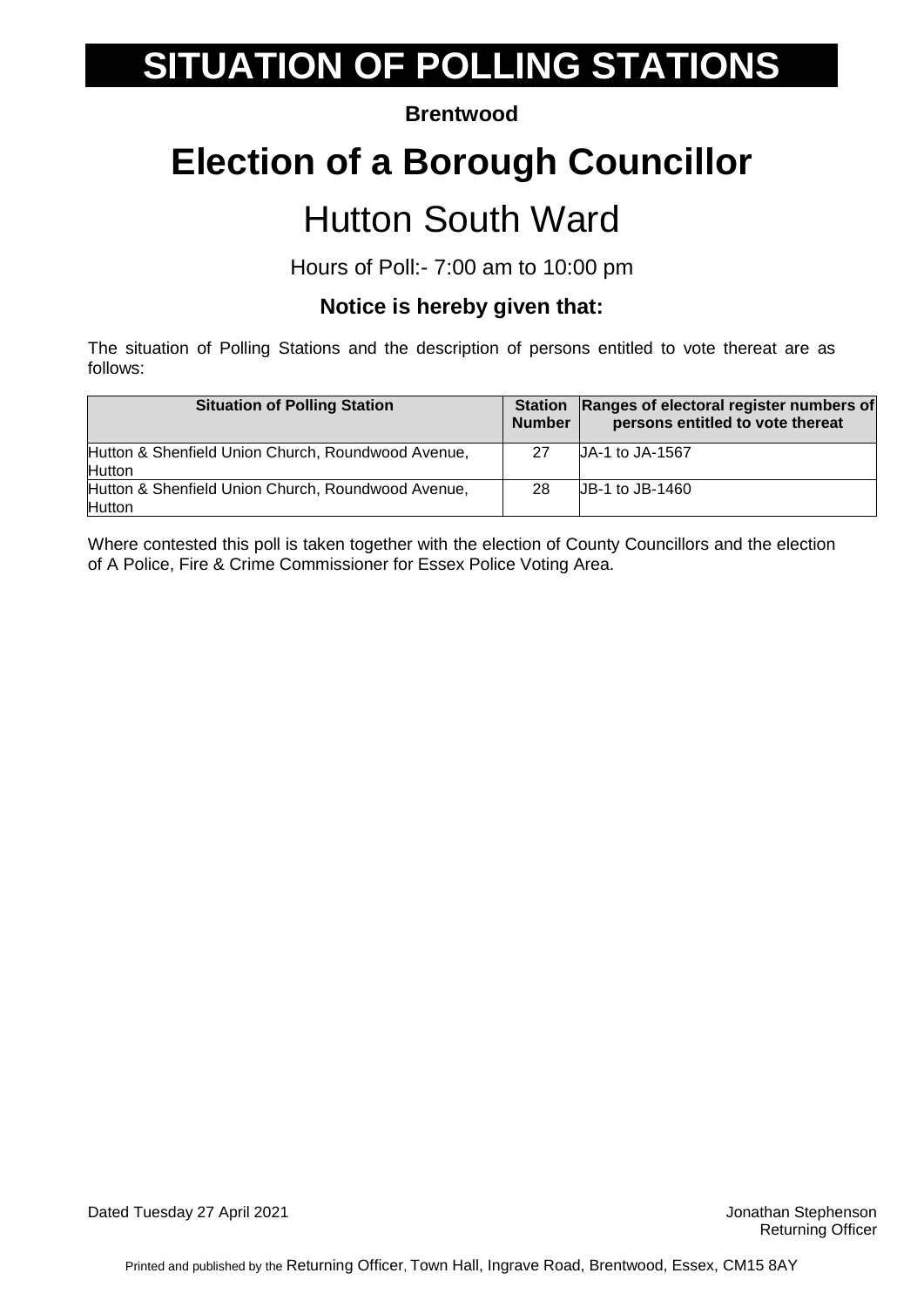#### **Brentwood**

### **Election of a Borough Councillor**

### Ingatestone, Fryerning & Mountnessing **Ward**

Hours of Poll:- 7:00 am to 10:00 pm

#### **Notice is hereby given that:**

The situation of Polling Stations and the description of persons entitled to vote thereat are as follows:

| <b>Situation of Polling Station</b>                                   | <b>Station</b><br><b>Number</b> | Ranges of electoral register numbers of<br>persons entitled to vote thereat |
|-----------------------------------------------------------------------|---------------------------------|-----------------------------------------------------------------------------|
| Fryerning Parish Rooms, Mill Green Road, Fryerning                    | 29                              | <b>KA-1 to KA-431</b>                                                       |
| Ingatestone & Fryerning Community Hall, 7 High Street,<br>Ingatestone | 30                              | <b>KB-1 to KB-681</b>                                                       |
| Ingatestone & Fryerning Community Hall, 7 High Street,<br>Ingatestone | 31                              | KC-1 to KC-1811/2                                                           |
| Christy Hall, Pemberton Avenue, Ingatestone                           | 32                              | KD-1 to KD-1028                                                             |
| St John's Church Hall, Church Road, Mountnessing                      | 33                              | <b>KE-1 to KE-1109</b>                                                      |

Where contested this poll is taken together with the election of County Councillors and the election of A Police, Fire & Crime Commissioner for Essex Police Voting Area.

Dated Tuesday 27 April 2021 **Dated Tuesday 27 April 2021 Jonathan Stephenson**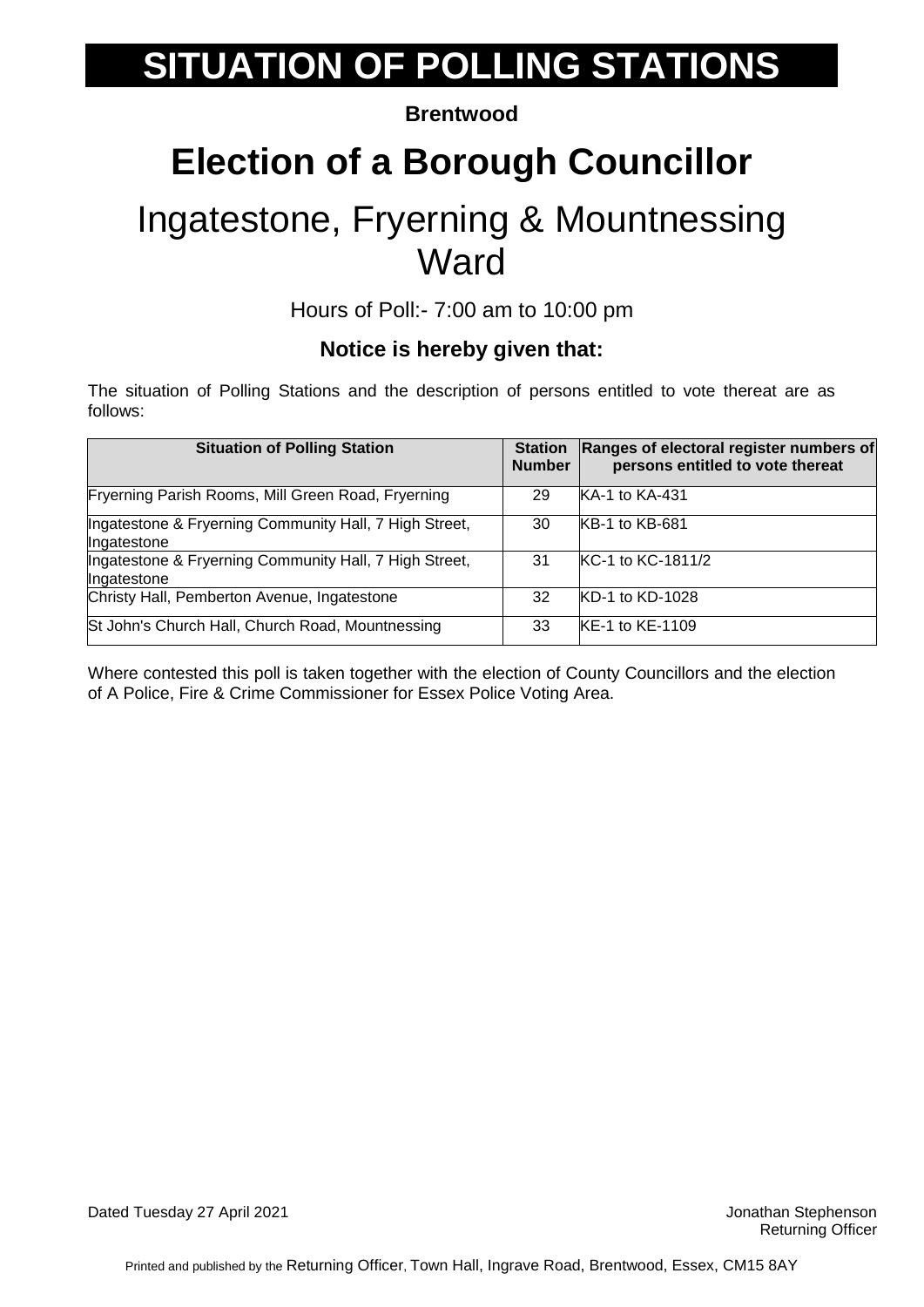#### **Brentwood**

### **Election of a Borough Councillor**

### Pilgrims Hatch Ward

Hours of Poll:- 7:00 am to 10:00 pm

### **Notice is hereby given that:**

The situation of Polling Stations and the description of persons entitled to vote thereat are as follows:

| <b>Situation of Polling Station</b>                                   | <b>Station</b><br><b>Number</b> | Ranges of electoral register numbers of<br>persons entitled to vote thereat |
|-----------------------------------------------------------------------|---------------------------------|-----------------------------------------------------------------------------|
| Bishops Hall Park Community Centre, Elizabeth Road,<br>Pilgrims Hatch | 34                              | LA-1 to LA-1479                                                             |
| Larchwood Primary School, Larchwood Gardens, Pilgrims<br>Hatch        | 35                              | LB-1 to LB-1743                                                             |
| Larchwood Primary School, Larchwood Gardens, Pilgrims<br>Hatch        | 36                              | LB-1744 to LB-3140                                                          |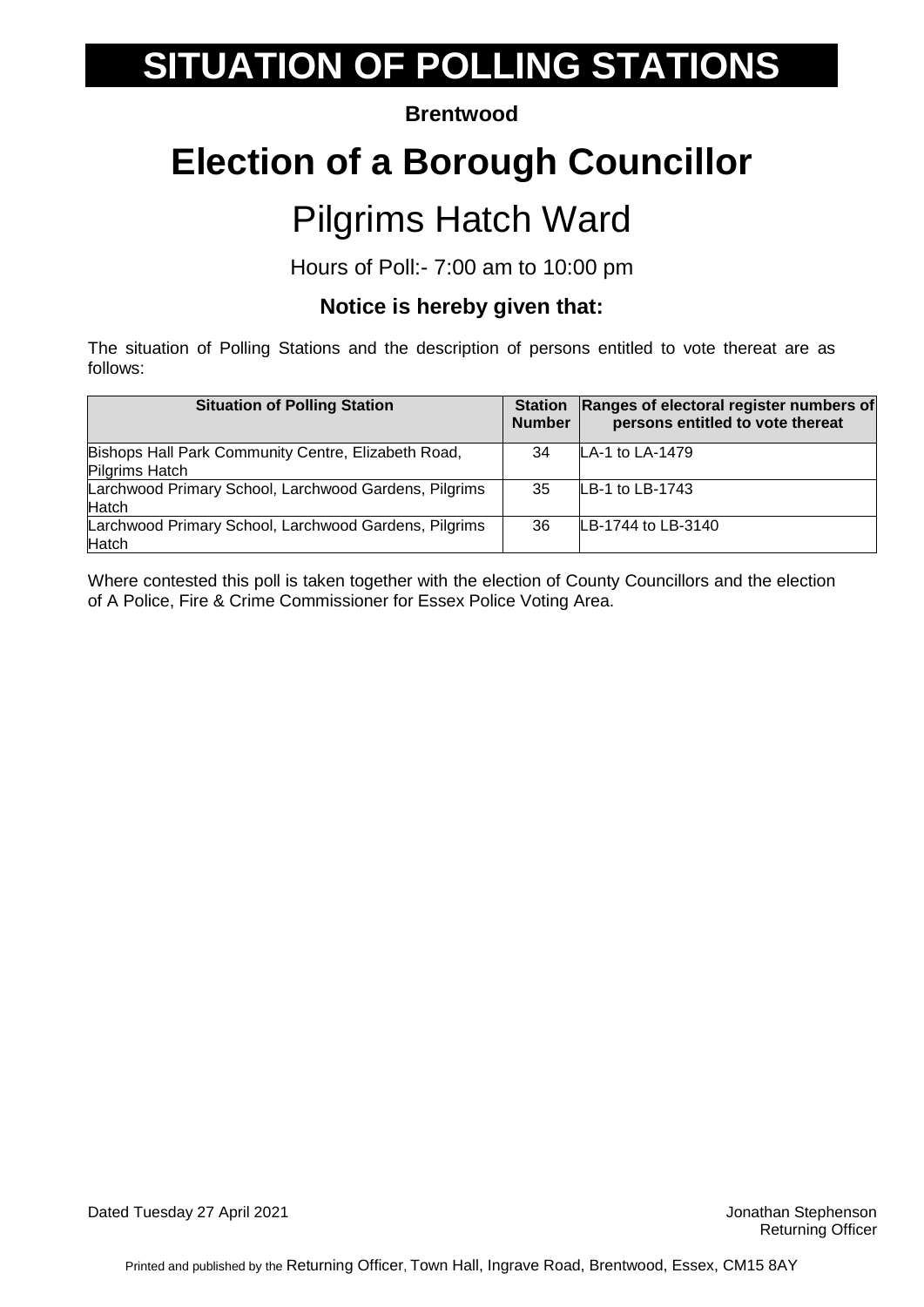#### **Brentwood**

# **Election of a Borough Councillor**

### Shenfield Ward

Hours of Poll:- 7:00 am to 10:00 pm

### **Notice is hereby given that:**

The situation of Polling Stations and the description of persons entitled to vote thereat are as follows:

| <b>Situation of Polling Station</b>          | <b>Station</b><br><b>Number</b> | Ranges of electoral register numbers of<br>persons entitled to vote thereat |
|----------------------------------------------|---------------------------------|-----------------------------------------------------------------------------|
| Shenfield Library, 63 Hutton Road, Shenfield | 37                              | MA-1 to MA-1466                                                             |
| Shenfield Library, 63 Hutton Road, Shenfield | 38                              | MA-1467 to MA-3044                                                          |
| Shenfield Library, 63 Hutton Road, Shenfield | 39                              | MA-3045 to MA-4389                                                          |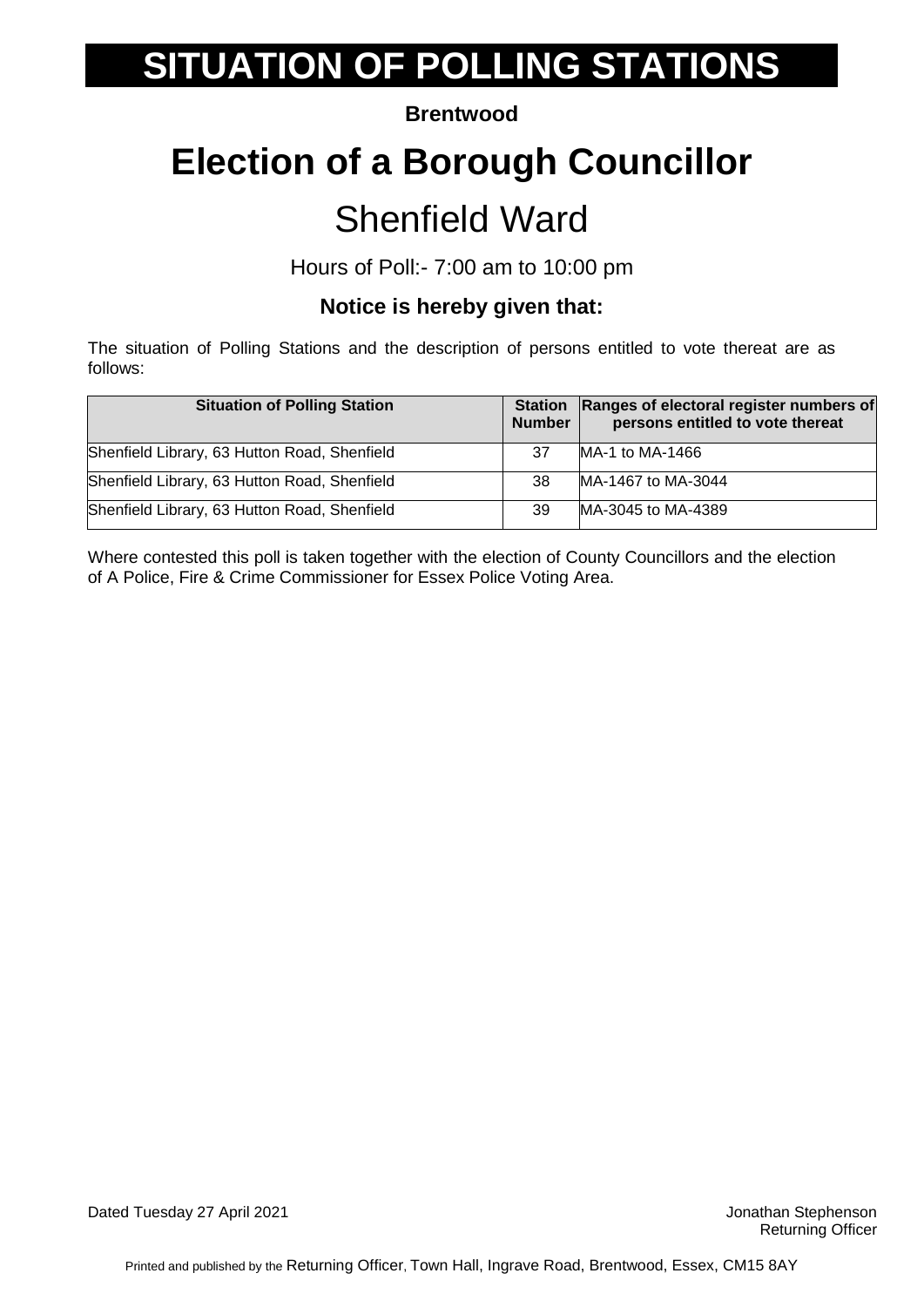#### **Brentwood**

### **Election of a Borough Councillor**

### Tipps Cross Ward

Hours of Poll:- 7:00 am to 10:00 pm

#### **Notice is hereby given that:**

The situation of Polling Stations and the description of persons entitled to vote thereat are as follows:

| <b>Situation of Polling Station</b>                        | <b>Station</b><br><b>Number</b> | Ranges of electoral register numbers of<br>persons entitled to vote thereat |
|------------------------------------------------------------|---------------------------------|-----------------------------------------------------------------------------|
| Blackmore Village Hall, Nine Ashes Road, Blackmore         | 43                              | $PA-1$ to $PA-942$                                                          |
| Stondon Massey Village Hall, Ongar Road, Stondon<br>Massey | 44                              | <b>PB-1 to PB-602</b>                                                       |
| Tipps Cross Remembrance Hall, Blackmore Road, Hook<br>End  | 45                              | <b>PC-1 to PC-1623</b>                                                      |